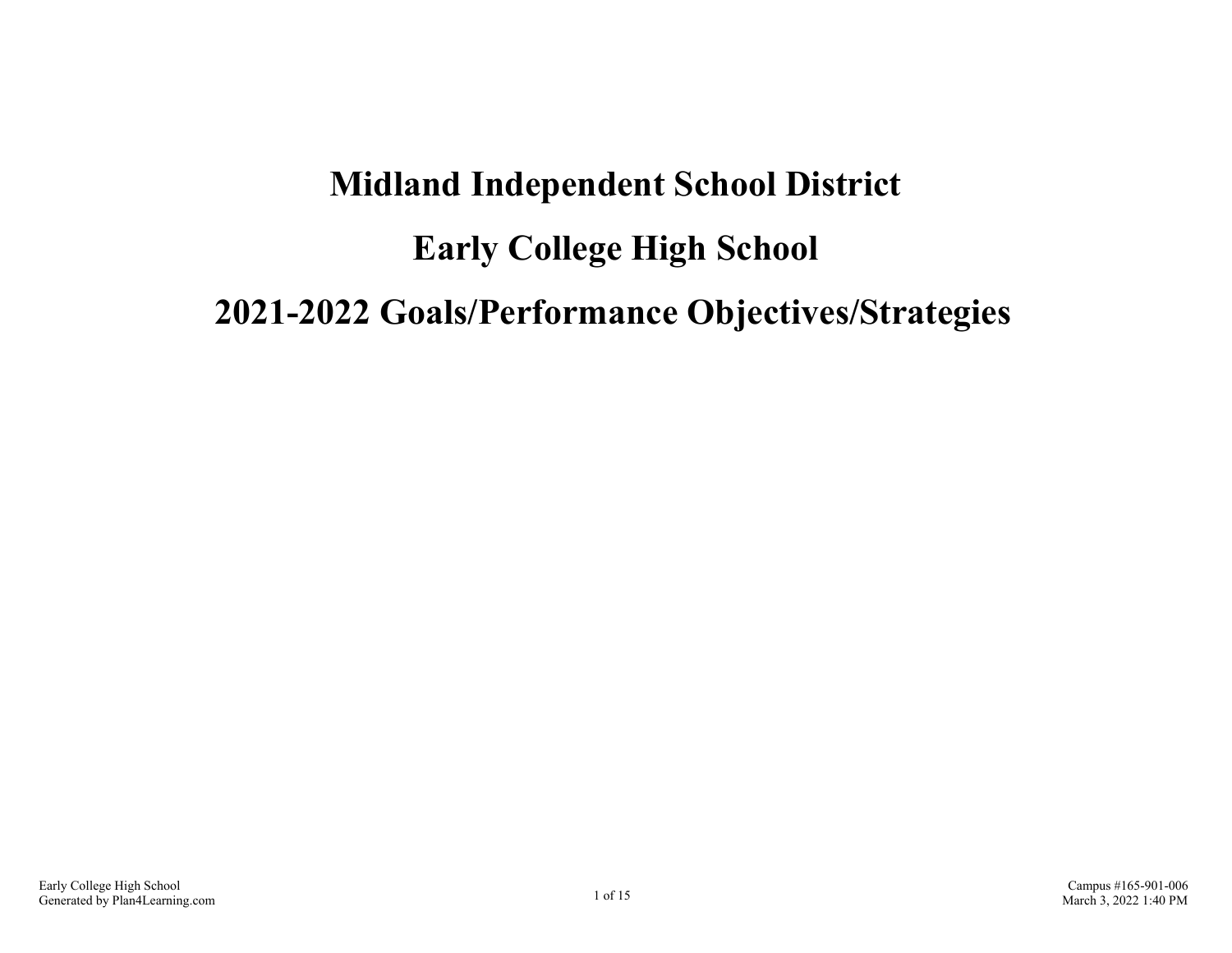# **Mission Statement**

*In four years all ECHS@MC students will graduate with an associate's degree and a high school diploma; all students will graduate prepared for a bachelor's degree program while demonstrating commitment to self and community.*

# **Vision**

ECHS @ MC will create a culture that focuses on the following:

\*core values of honesty, kindness, responsibility, integrity, desire and respect

\*educational excellence for each student

\*Strong Self Esteem and high personal expectations

Developing these skills is the corner stone of the education we offer. Students will have success for today and be prepared for tomorrow.

## **Value Statement**

At ECHS @ MC we value Honesty, Kindness, responsibility, Integrity, desire and respect.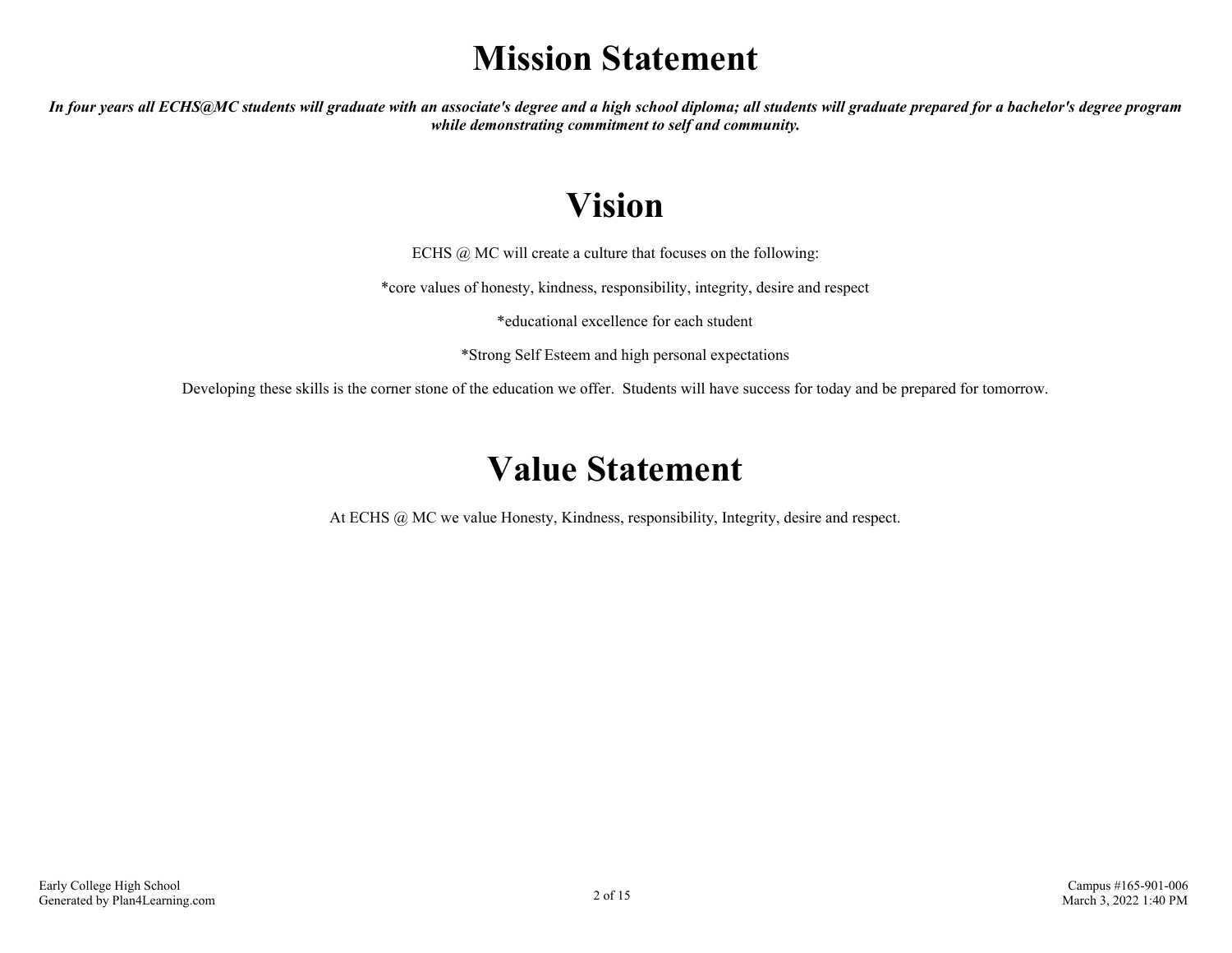### **Table of Contents**

| Goals                                                                                                                          |  |
|--------------------------------------------------------------------------------------------------------------------------------|--|
| Goal 1: Increase the High School Graduation Rate: The four-year graduation rate will increase from 89.7 percent to 93 percent. |  |
| Goal 2: Early College High School will increase the academic performance of all students.                                      |  |
| Goal 3: ECHS will retain 92% of their students.                                                                                |  |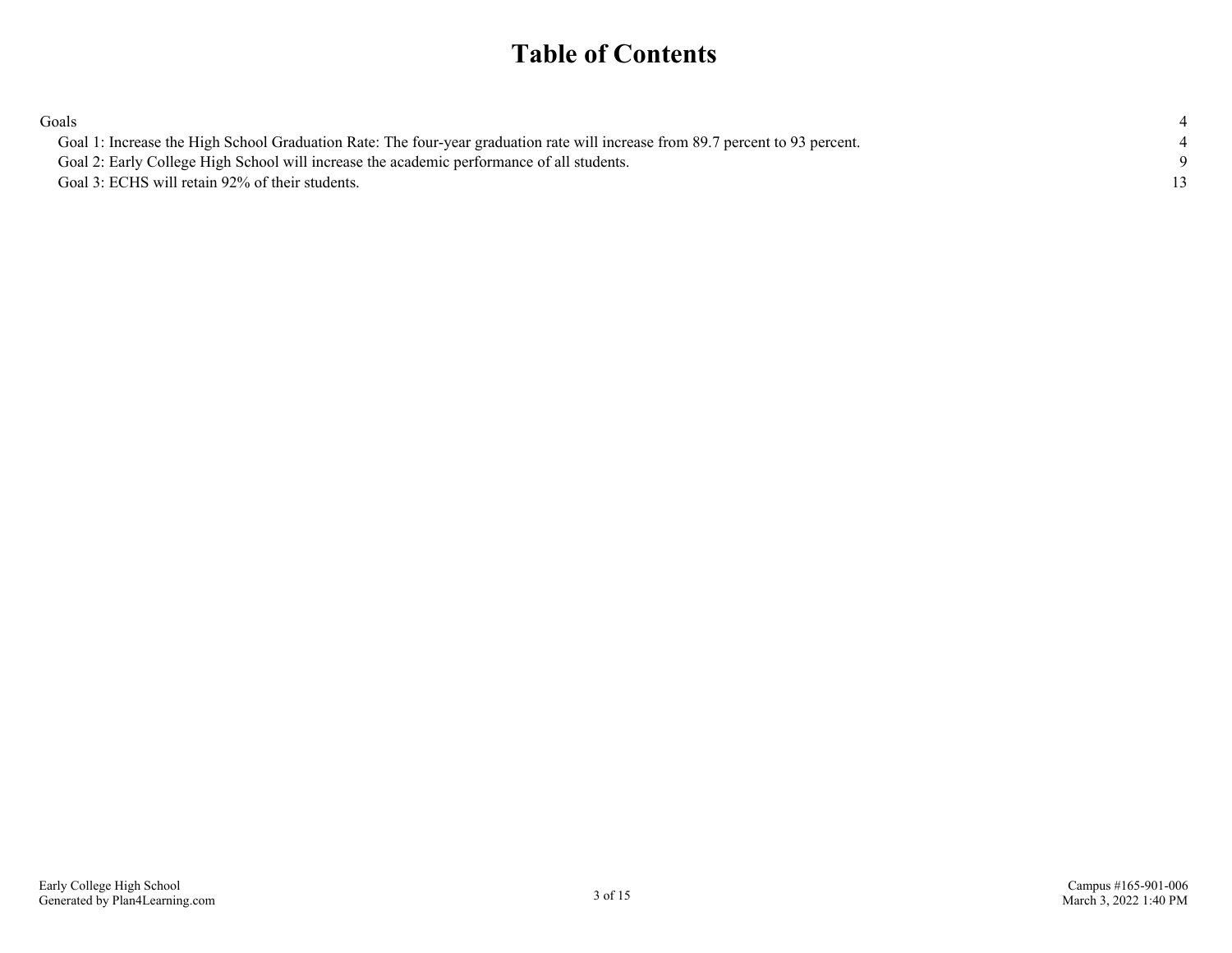# **Goals**

<span id="page-3-0"></span>Goal 1: Increase the High School Graduation Rate: The four-year graduation rate will increase from 89.7 percent to 93 percent.

**Performance Objective 1:** The percentage of first-year freshmen leaving grade 9 with Algebra I credit will increase from 86% to 91% by August 2022.

**Evaluation Data Sources:** Course completion report by graduation cohort for Alg I at the end of first semester (1/2 credit) and also at the end of second semester (1 credit).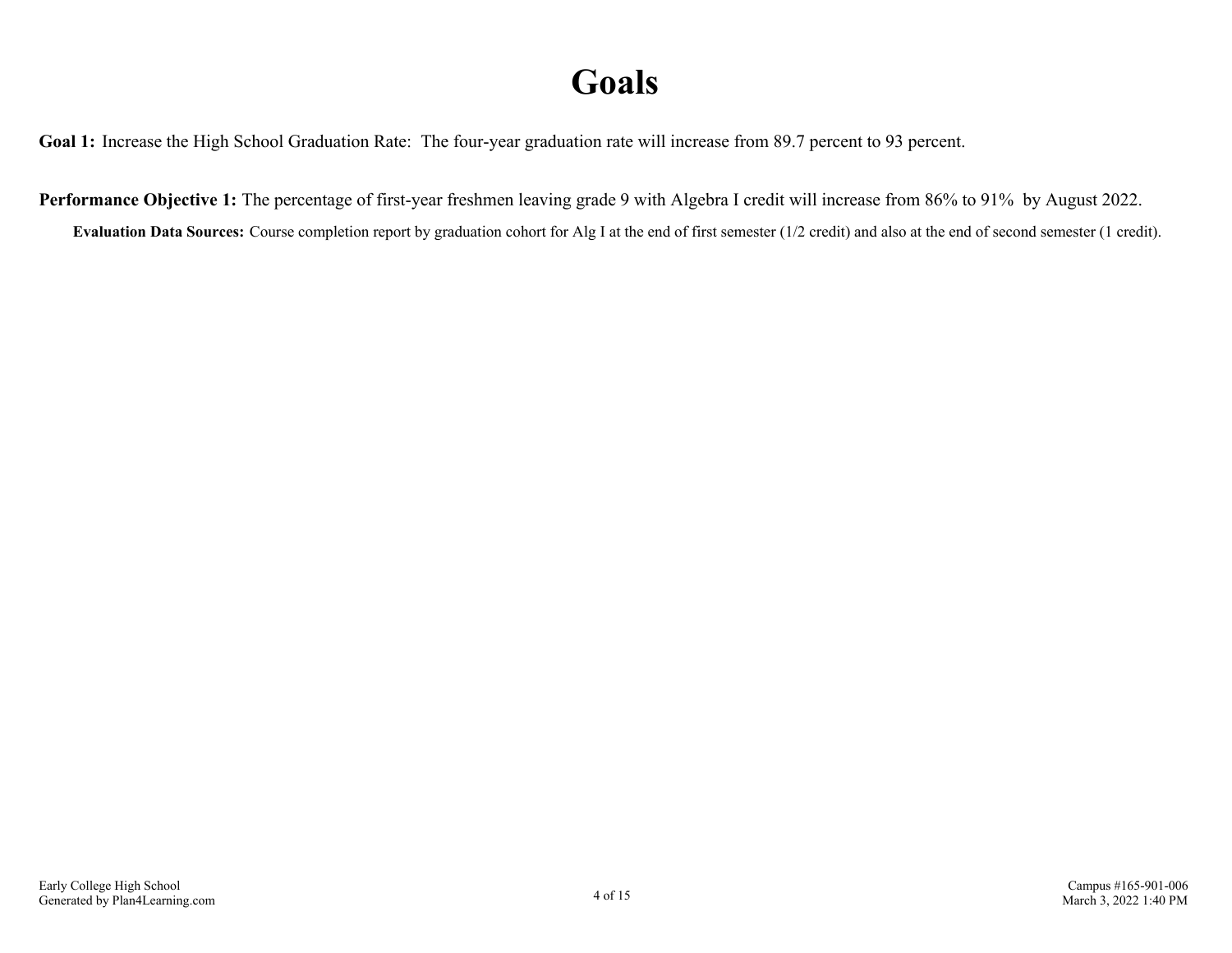Goal 1: Increase the High School Graduation Rate: The four-year graduation rate will increase from 89.7 percent to 93 percent.

**Performance Objective 2:** The percentage of second-year high school students earning 6 or more credits will increase from 75% to 81% by August 2022. (Baseline data from 2018-2019 school year.)

**Evaluation Data Sources:** Credit completion report by graduation cohort with progress check at the end of first semester and at the end of second semester.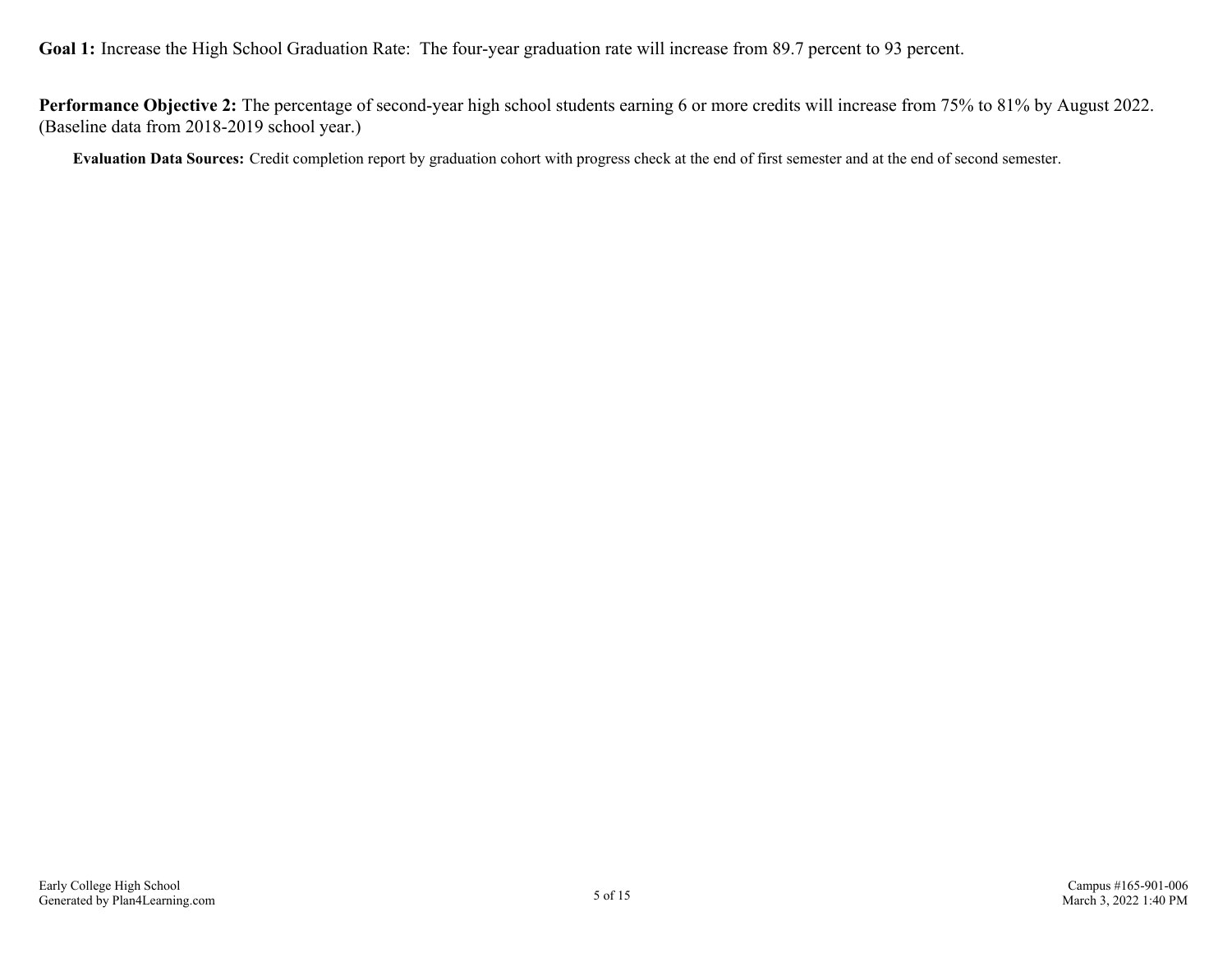**Performance Objective 3:** The percentage of first year freshman leaving 9th grade with Algebra 1 credit will increase to 95%

**Evaluation Data Sources:** Delta Math

| <b>Strategy 1 Details</b>                                                                                                                                                                                                                           |                  | <b>Reviews</b> |     |                  |
|-----------------------------------------------------------------------------------------------------------------------------------------------------------------------------------------------------------------------------------------------------|------------------|----------------|-----|------------------|
| <b>Strategy 1:</b> We will create pathways on Delta Math focused on non-mastery of TEKS covered during 9 weeks' timeframe                                                                                                                           | Formative        |                |     | <b>Summative</b> |
| which will be utilized as credit recovery for students who received a grade below 70 in Algebra 1. (Math coach will work<br>with the Algebra teacher in creating and tracking the pathways. A stipend will be received for work done outside of the | <b>Nov</b>       | Jan            | Mar | June             |
| school day.                                                                                                                                                                                                                                         |                  |                |     |                  |
| Strategy's Expected Result/Impact: That students will recover credit and remain on track for graduation.                                                                                                                                            | 60%              | 65%            | 65% |                  |
| <b>Staff Responsible for Monitoring: Fallon Carty, Pam Lookabaugh</b>                                                                                                                                                                               |                  |                |     |                  |
| Schoolwide and Targeted Assisted Title I Elements: 2.4, 2.5, 2.6 - TEA Priorities: Build a foundation of<br>reading and math - Targeted Support Strategy - Additional Targeted Support Strategy                                                     |                  |                |     |                  |
|                                                                                                                                                                                                                                                     |                  |                |     |                  |
| <b>Strategy 2 Details</b>                                                                                                                                                                                                                           |                  | <b>Reviews</b> |     |                  |
| Strategy 2: Academic Coach will work with math professors to provide content support. They will also work with staff in                                                                                                                             | <b>Formative</b> |                |     | <b>Summative</b> |
| analyzing data to determine Delta Math pathways to earn their credits.                                                                                                                                                                              | <b>Nov</b>       | Jan.           | Mar | June             |
| Strategy's Expected Result/Impact: Students will earn their credit in Algebra 1.                                                                                                                                                                    |                  |                |     |                  |
| <b>Staff Responsible for Monitoring: Academic Coach</b>                                                                                                                                                                                             | 65%              | 80%            |     |                  |
| <b>Schoolwide and Targeted Assisted Title I Elements: 2.4, 2.5, 2.6</b>                                                                                                                                                                             |                  |                |     |                  |
| Funding Sources: Stipend - 211 Title 1 - \$2,000                                                                                                                                                                                                    |                  |                |     |                  |
|                                                                                                                                                                                                                                                     |                  |                |     |                  |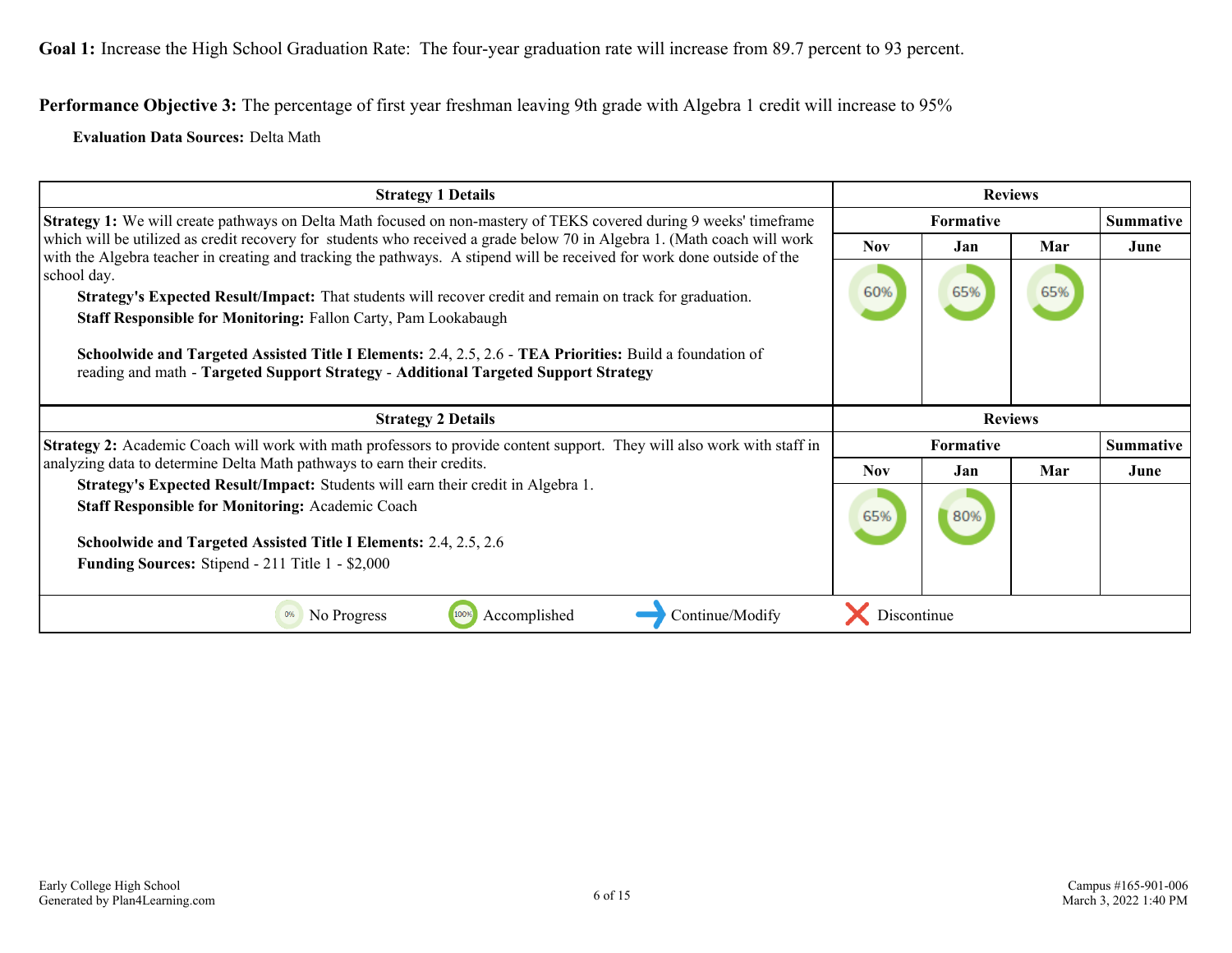**Performance Objective 4:** The percentage of first year 9th- 12th grade students passing all courses and earning credit in all courses to be on track for graduation will be 92% at each grade level.

| <b>Strategy 1 Details</b>                                                                                                              | <b>Reviews</b>                |           |                |                  |  |  |                  |
|----------------------------------------------------------------------------------------------------------------------------------------|-------------------------------|-----------|----------------|------------------|--|--|------------------|
| Strategy 1: Teachers will have students track learning targets and communicate growth with parents a minimum of 2x in a                | <b>Summative</b><br>Formative |           |                |                  |  |  |                  |
| nine weeks.                                                                                                                            | <b>Nov</b>                    | Jan       | Mar            | June             |  |  |                  |
| Strategy's Expected Result/Impact: Students and parents are informed and aware of learning expectations and<br>overall student growth. |                               |           |                |                  |  |  |                  |
| <b>Staff Responsible for Monitoring: ECHS Teachers</b>                                                                                 | 80%                           | 80%       | 80%            |                  |  |  |                  |
| Schoolwide and Targeted Assisted Title I Elements: 2.4, 2.5, 2.6 - Targeted Support Strategy                                           |                               |           |                |                  |  |  |                  |
| <b>Strategy 2 Details</b>                                                                                                              |                               |           | <b>Reviews</b> |                  |  |  |                  |
| Strategy 2: Teachers will utilize a (campus shared) mandatory tutorial list weekly for students who have grades that are               | Formative                     |           |                |                  |  |  | <b>Summative</b> |
| below a 75.<br>Strategy's Expected Result/Impact: Students will attend tutorials to receive academic support to ensure<br>growth.      | <b>Nov</b>                    | Jan       | Mar            | June             |  |  |                  |
|                                                                                                                                        |                               |           |                |                  |  |  |                  |
| <b>Staff Responsible for Monitoring: ECHS Professors.</b>                                                                              |                               | 75%       |                |                  |  |  |                  |
| Schoolwide and Targeted Assisted Title I Elements: 2.4, 2.5, 2.6 - Targeted Support Strategy                                           |                               |           |                |                  |  |  |                  |
| <b>Strategy 3 Details</b>                                                                                                              |                               |           | <b>Reviews</b> |                  |  |  |                  |
| Strategy 3: Grade level Deans will develop individual Academic Plans for struggling students and hold parent/student                   |                               | Formative |                | <b>Summative</b> |  |  |                  |
| meetings every 9 weeks.                                                                                                                | <b>Nov</b>                    | Jan       | Mar            | June             |  |  |                  |
| Strategy's Expected Result/Impact: Students will maintain a 75 or higher in all subjects.                                              | 85%                           |           | 100%           |                  |  |  |                  |
| <b>Staff Responsible for Monitoring: Grade Level Deans</b>                                                                             |                               | 100%      |                |                  |  |  |                  |
| Schoolwide and Targeted Assisted Title I Elements: 2.4, 2.5, 2.6, 3.2                                                                  |                               |           |                |                  |  |  |                  |
| <b>Funding Sources:</b> Stipend for Deans - 211 Title 1 - \$8,000                                                                      |                               |           |                |                  |  |  |                  |
| 100%<br>Continue/Modify<br>Accomplished<br>0%<br>No Progress                                                                           | Discontinue                   |           |                |                  |  |  |                  |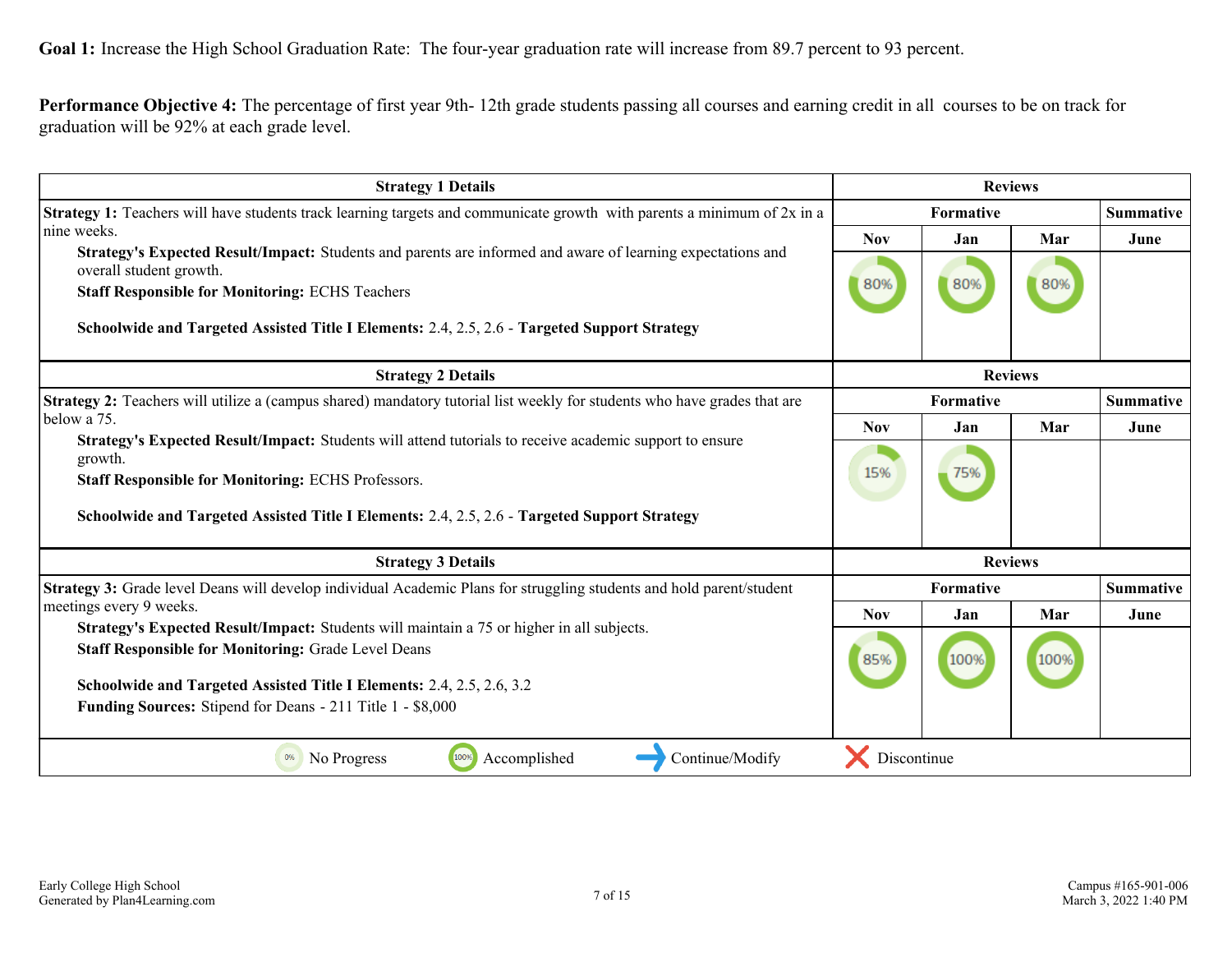Goal 1: Increase the High School Graduation Rate: The four-year graduation rate will increase from 89.7 percent to 93 percent.

**Performance Objective 5:** The percent of College, Career, Military Ready (CCMR) graduates will be 96%.

| <b>Strategy 1 Details</b>                                                                                                                                                                                                                                                                                                                                                    | <b>Reviews</b>   |                  |      |                  |
|------------------------------------------------------------------------------------------------------------------------------------------------------------------------------------------------------------------------------------------------------------------------------------------------------------------------------------------------------------------------------|------------------|------------------|------|------------------|
| <b>Strategy 1:</b> Students in 9th and 10th grade will increase their reading lexile by 200 points by May of 2022.                                                                                                                                                                                                                                                           | <b>Formative</b> |                  |      | Summative        |
| <b>Strategy's Expected Result/Impact:</b> The students will pass the reading portion of TSI.                                                                                                                                                                                                                                                                                 | <b>Nov</b>       | Jan              | Mar  | June             |
| Staff Responsible for Monitoring: ECHS Science, Social Studies and English Professors.<br>Schoolwide and Targeted Assisted Title I Elements: 2.4, 2.5, 2.6 - TEA Priorities: Build a foundation of<br>reading and math - ESF Levers: Lever 4: High-Quality Curriculum, Lever 5: Effective Instruction -<br><b>Comprehensive Support Strategy - Targeted Support Strategy</b> | 10%              | 75%              |      |                  |
|                                                                                                                                                                                                                                                                                                                                                                              |                  |                  |      |                  |
| <b>Strategy 2 Details</b>                                                                                                                                                                                                                                                                                                                                                    |                  | <b>Reviews</b>   |      |                  |
| <b>Strategy 2:</b> ECHS will host an ECHS FAFSA night that will also include an interpreter.                                                                                                                                                                                                                                                                                 |                  | <b>Formative</b> |      | <b>Summative</b> |
|                                                                                                                                                                                                                                                                                                                                                                              | Nov.             | Jan              | Mar  | June             |
| <b>TEA Priorities:</b> Connect high school to career and college                                                                                                                                                                                                                                                                                                             | 100%             | 100%             | 100% |                  |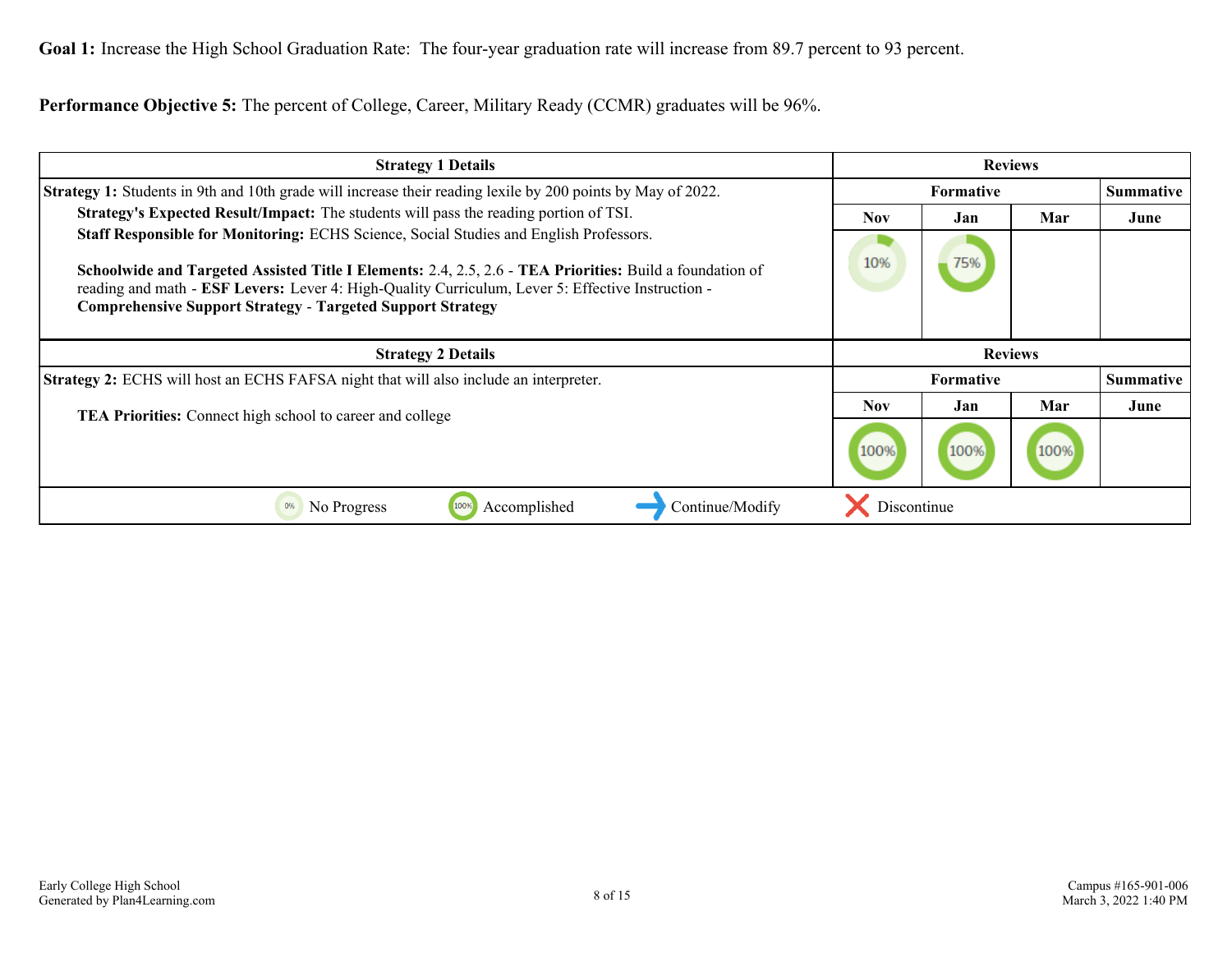Goal 1: Increase the High School Graduation Rate: The four-year graduation rate will increase from 89.7 percent to 93 percent.

**Performance Objective 6:** The percent of students scoring a 3 or higher on AP exams will increase by 5%.

**Evaluation Data Sources:** CFA FQR Benchmarks

| <b>Strategy 1 Details</b>                                                                                                                                                                                                                                                                                                                                                                                              | <b>Reviews</b>   |     |                  |      |
|------------------------------------------------------------------------------------------------------------------------------------------------------------------------------------------------------------------------------------------------------------------------------------------------------------------------------------------------------------------------------------------------------------------------|------------------|-----|------------------|------|
| <b>Strategy 1:</b> AP Professors will provide targeted tutorials throughout the year.                                                                                                                                                                                                                                                                                                                                  | <b>Formative</b> |     | <b>Summative</b> |      |
| <b>Staff Responsible for Monitoring: AP Professors</b>                                                                                                                                                                                                                                                                                                                                                                 | Nov              | Jan | Mar              | June |
| Schoolwide and Targeted Assisted Title I Elements: 2.4, 2.5, 2.6 - TEA Priorities: Build a foundation of<br>reading and math, Connect high school to career and college, Improve low-performing schools - ESF Levers:<br>Lever 4: High-Quality Curriculum, Lever 5: Effective Instruction - Comprehensive Support Strategy -<br><b>Targeted Support Strategy</b><br>Funding Sources: Tutorial Pay - 211 Title 1 - \$30 | 5%               | 5%  |                  |      |
| Accomplished<br>Continue/Modify<br>No Progress<br>100%                                                                                                                                                                                                                                                                                                                                                                 | Discontinue      |     |                  |      |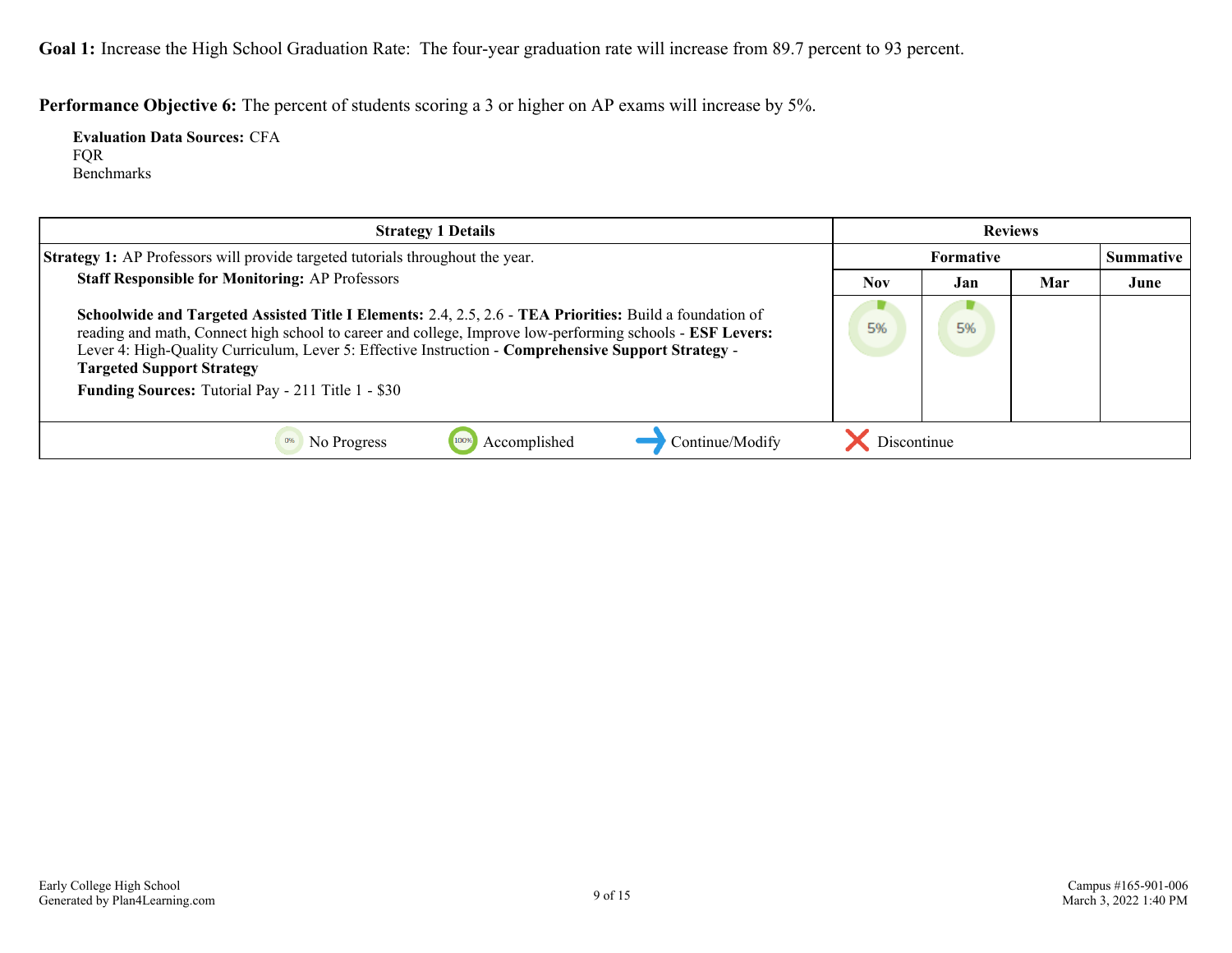<span id="page-9-0"></span>**Goal 2:** Early College High School will increase the academic performance of all students.

**Performance Objective 1:** EOC Domain 1 Performance will increase by at least 5% by utilizing Title 1 funds. (based on accountability results).

**Evaluation Data Sources:** Budget CIP

| <b>Strategy 1 Details</b>                                                                                                                                                                                                                                                                                                                                                                                                                                                                        | <b>Reviews</b>   |                  |     |                  |
|--------------------------------------------------------------------------------------------------------------------------------------------------------------------------------------------------------------------------------------------------------------------------------------------------------------------------------------------------------------------------------------------------------------------------------------------------------------------------------------------------|------------------|------------------|-----|------------------|
| <b>Strategy 1:</b> Saturday Academies will be offered to students.                                                                                                                                                                                                                                                                                                                                                                                                                               | <b>Formative</b> |                  |     | <b>Summative</b> |
| Strategy's Expected Result/Impact: Students will Meet and Exceed on the STAAR EOC exams.<br><b>Staff Responsible for Monitoring: EOC Professors.</b><br>Schoolwide and Targeted Assisted Title I Elements: 2.4, 2.5, 2.6 - TEA Priorities: Build a foundation of<br>reading and math - ESF Levers: Lever 4: High-Quality Curriculum, Lever 5: Effective Instruction -<br><b>Comprehensive Support Strategy - Targeted Support Strategy</b><br>Funding Sources: Tutorial Pay - 211 Title 1 - \$30 | <b>Nov</b>       | Jan              | Mar | June             |
| <b>Strategy 2 Details</b>                                                                                                                                                                                                                                                                                                                                                                                                                                                                        | <b>Reviews</b>   |                  |     |                  |
| Strategy 2: ECHS scholars will receive intervention in a Reading and Math intervention class. An Academic Coach will                                                                                                                                                                                                                                                                                                                                                                             | <b>Formative</b> |                  |     | <b>Summative</b> |
| work with teachers to develop gap lessons. A stipend will be given for work outside of the regular school day.                                                                                                                                                                                                                                                                                                                                                                                   | <b>Nov</b>       | Jan              | Mar | June             |
| Strategy's Expected Result/Impact: Students will pass the Reading and Math EOC.<br>Staff Responsible for Monitoring: Reading and Math Interventionist.<br>Schoolwide and Targeted Assisted Title I Elements: 2.4, 2.5, 2.6 - TEA Priorities: Build a foundation of<br>reading and math - ESF Levers: Lever 4: High-Quality Curriculum, Lever 5: Effective Instruction - Targeted<br><b>Support Strategy - Additional Targeted Support Strategy</b>                                               | 55%              | 85%              |     |                  |
| <b>Strategy 3 Details</b>                                                                                                                                                                                                                                                                                                                                                                                                                                                                        |                  | <b>Reviews</b>   |     |                  |
| Strategy 3: Title one funds will be used to purchase additional resources to ensure students success at ECHS.                                                                                                                                                                                                                                                                                                                                                                                    |                  | <b>Formative</b> |     | <b>Summative</b> |
| Strategy's Expected Result/Impact: Increase student success.<br>Staff Responsible for Monitoring: administration and staff                                                                                                                                                                                                                                                                                                                                                                       | <b>Nov</b>       | Jan              | Mar | June             |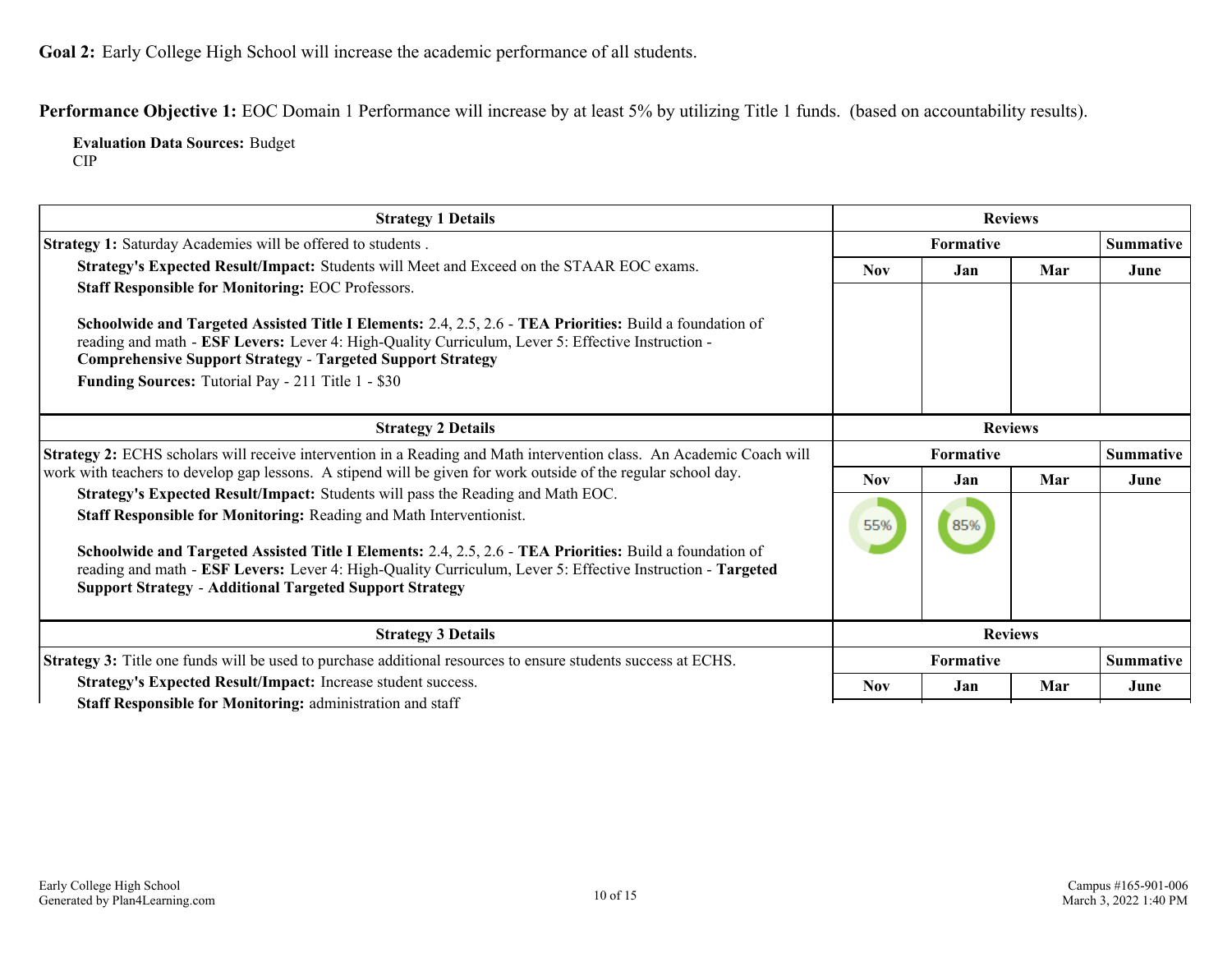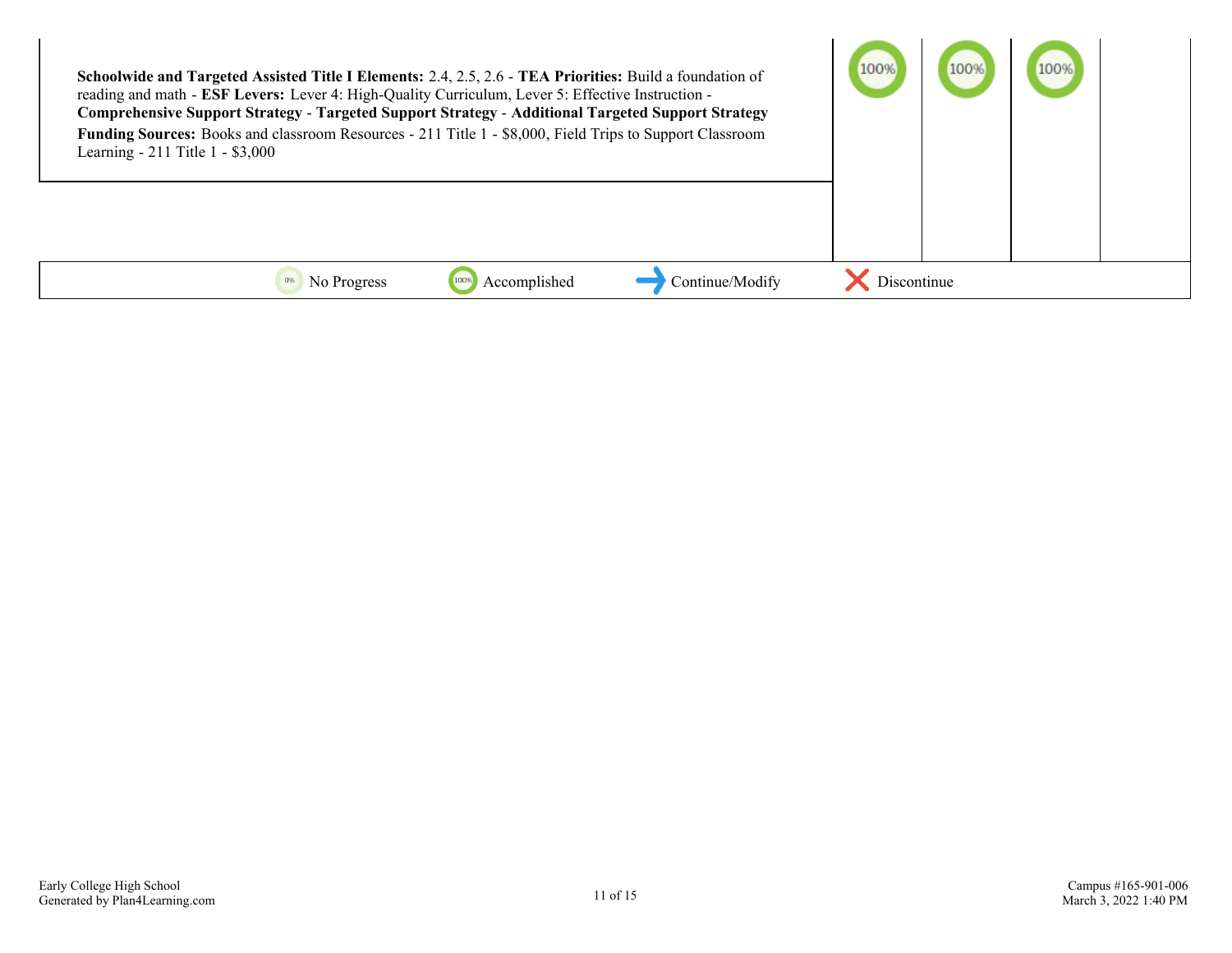**Goal 2:** Early College High School will increase the academic performance of all students.

**Performance Objective 2:** The attendance rate will increase to 98% or higher.

| <b>Strategy 1 Details</b>                                                                                                                             | <b>Reviews</b>   |                |     |                  |
|-------------------------------------------------------------------------------------------------------------------------------------------------------|------------------|----------------|-----|------------------|
| <b>Strategy 1:</b> Attendance Intervention will be provided for scholars in need.                                                                     | <b>Formative</b> |                |     | <b>Summative</b> |
| Strategy's Expected Result/Impact: Scholars attendance will improve.                                                                                  |                  | Jan            | Mar | June             |
| <b>Staff Responsible for Monitoring: Administration, Staff</b>                                                                                        |                  |                |     |                  |
| Schoolwide and Targeted Assisted Title I Elements: 2.4, 2.5, 2.6 - ESF Levers: Lever 3: Positive School<br><b>Culture - Targeted Support Strategy</b> | 50%              | 75%            |     |                  |
| <b>Strategy 2 Details</b>                                                                                                                             |                  | <b>Reviews</b> |     |                  |
| Strategy 2: Attendance will be manged and monitored weekly by utilizing attendance contracts and mandatory parent                                     |                  | Formative      |     | <b>Summative</b> |
| meetings.                                                                                                                                             | <b>Nov</b>       | Jan            | Mar | June             |
| Strategy's Expected Result/Impact: Will increase scholar attendance.<br>Staff Responsible for Monitoring: Administration, staff.                      |                  | 80%            |     |                  |
| <b>Strategy 3 Details</b>                                                                                                                             | <b>Reviews</b>   |                |     |                  |
| <b>Strategy 3:</b> Student Council will create Attendance Incentives by 9 weeks with community support                                                |                  | Formative      |     | <b>Summative</b> |
| Strategy's Expected Result/Impact: 98% Attendance Rate                                                                                                | <b>Nov</b>       | Jan            | Mar | June             |
| <b>Staff Responsible for Monitoring: Administration</b>                                                                                               | 5%               | 75%            |     |                  |
| 100%<br>Accomplished<br>Continue/Modify<br>0%<br>No Progress                                                                                          | Discontinue      |                |     |                  |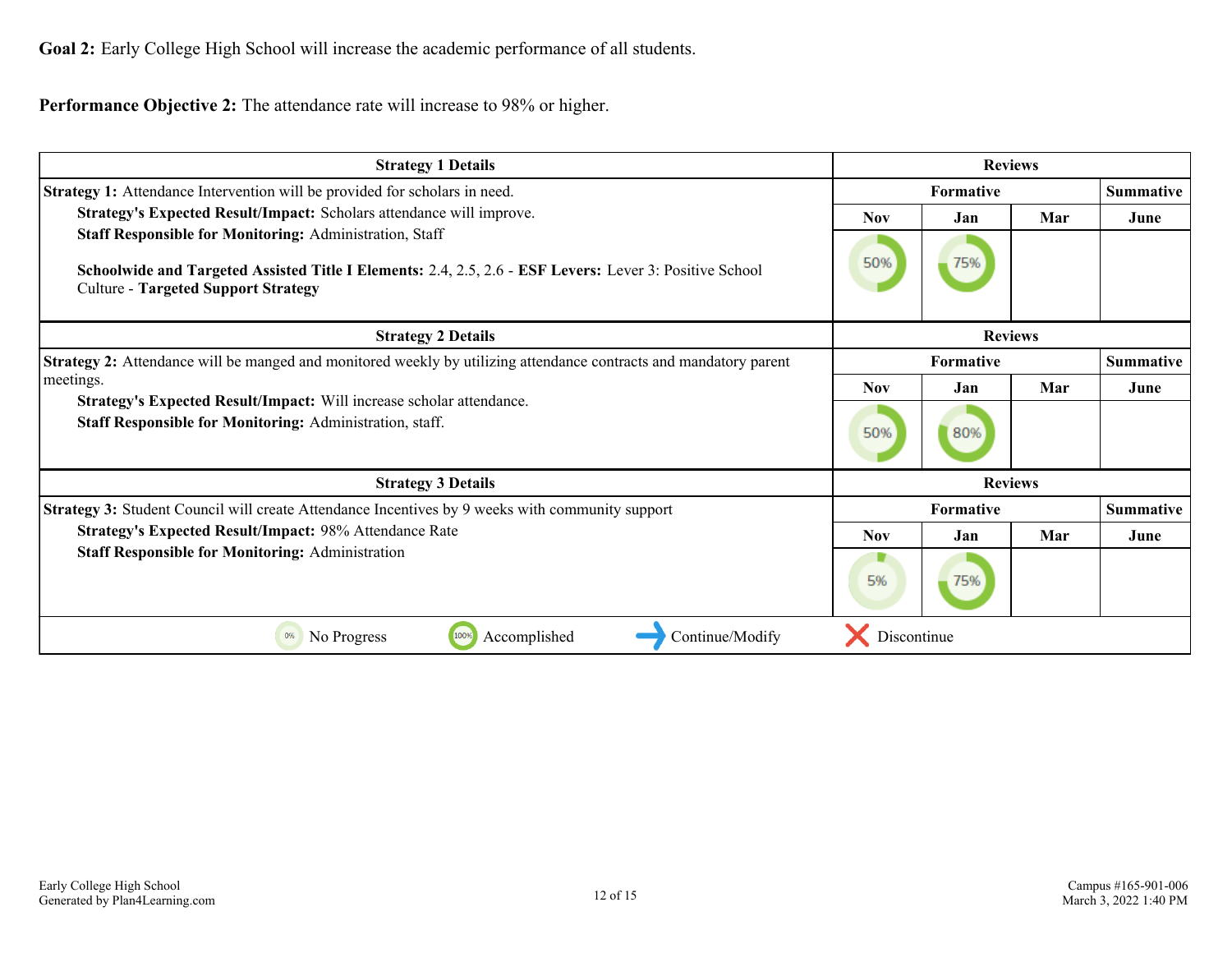**Goal 2:** Early College High School will increase the academic performance of all students.

**Performance Objective 3:** In addition to compliance required professional development, additional opportunities will be offered that support targeted instructional expectations.

| <b>Strategy 1 Details</b>                                                                                                                                                                                                                                                                                                                                                                                                                                                                                            | <b>Reviews</b> |      |      |           |
|----------------------------------------------------------------------------------------------------------------------------------------------------------------------------------------------------------------------------------------------------------------------------------------------------------------------------------------------------------------------------------------------------------------------------------------------------------------------------------------------------------------------|----------------|------|------|-----------|
| Strategy 1: Teachers and staff will attend NMSI, LTF and Math Professional Development, other PD as needed throughout                                                                                                                                                                                                                                                                                                                                                                                                | Formative      |      |      | Summative |
| the year.                                                                                                                                                                                                                                                                                                                                                                                                                                                                                                            | <b>Nov</b>     | Jan  | Mar  | June      |
| Strategy's Expected Result/Impact: Increase students success.<br>Staff Responsible for Monitoring: ECHS professors and admin.<br>Schoolwide and Targeted Assisted Title I Elements: 2.4, 2.5, 2.6 - TEA Priorities: Build a foundation of<br>reading and math, Connect high school to career and college - ESF Levers: Lever 2: Effective, Well-Supported<br>Teachers, Lever 3: Positive School Culture, Lever 4: High-Quality Curriculum, Lever 5: Effective Instruction -<br><b>Comprehensive Support Strategy</b> | 100%           | 100% | 100% |           |
| Continue/Modify<br>Accomplished<br>No Progress                                                                                                                                                                                                                                                                                                                                                                                                                                                                       | Discontinue    |      |      |           |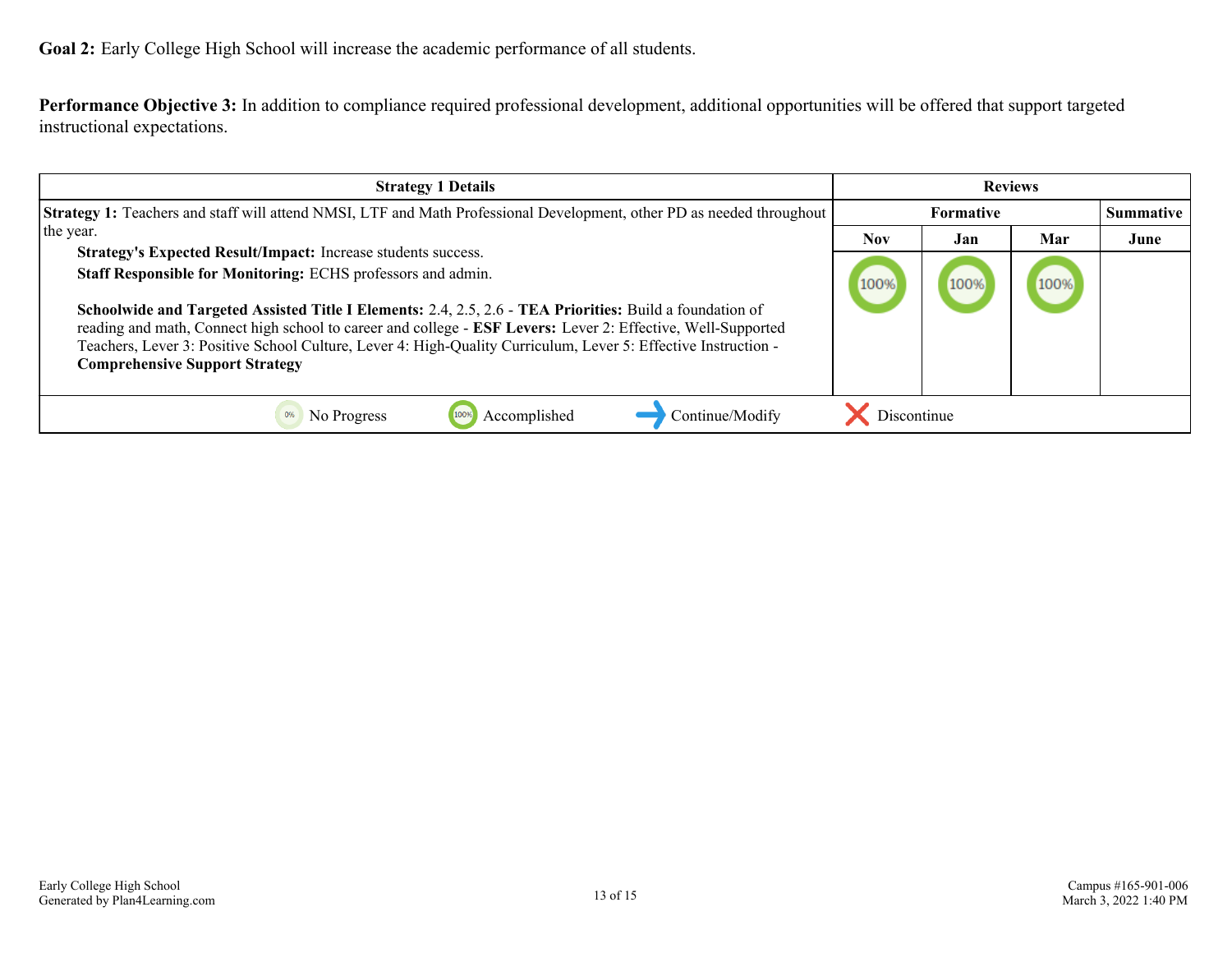<span id="page-13-0"></span>**Goal 3:** ECHS will retain 92% of their students.

**Performance Objective 1:** 40% of 9th graders will pass the ELAR TSIA2 100% of 10th graders will pass the ELAR TSIA2 100% of 11th graders will pass the Math TSIA2

| <b>Strategy 1 Details</b>                                                                                |                      |                 |             | <b>Reviews</b> |      |      |
|----------------------------------------------------------------------------------------------------------|----------------------|-----------------|-------------|----------------|------|------|
| <b>Strategy 1:</b> Scholars who have not passed the TSIA2 will be enrolled in the correlating TSI class. |                      |                 |             | Formative      |      |      |
|                                                                                                          |                      |                 | <b>Nov</b>  | Jan            | Mar  | June |
|                                                                                                          |                      |                 | 50%         | 100%           | 100% |      |
| No Progress                                                                                              | Accomplished<br>100% | Continue/Modify | Discontinue |                |      |      |